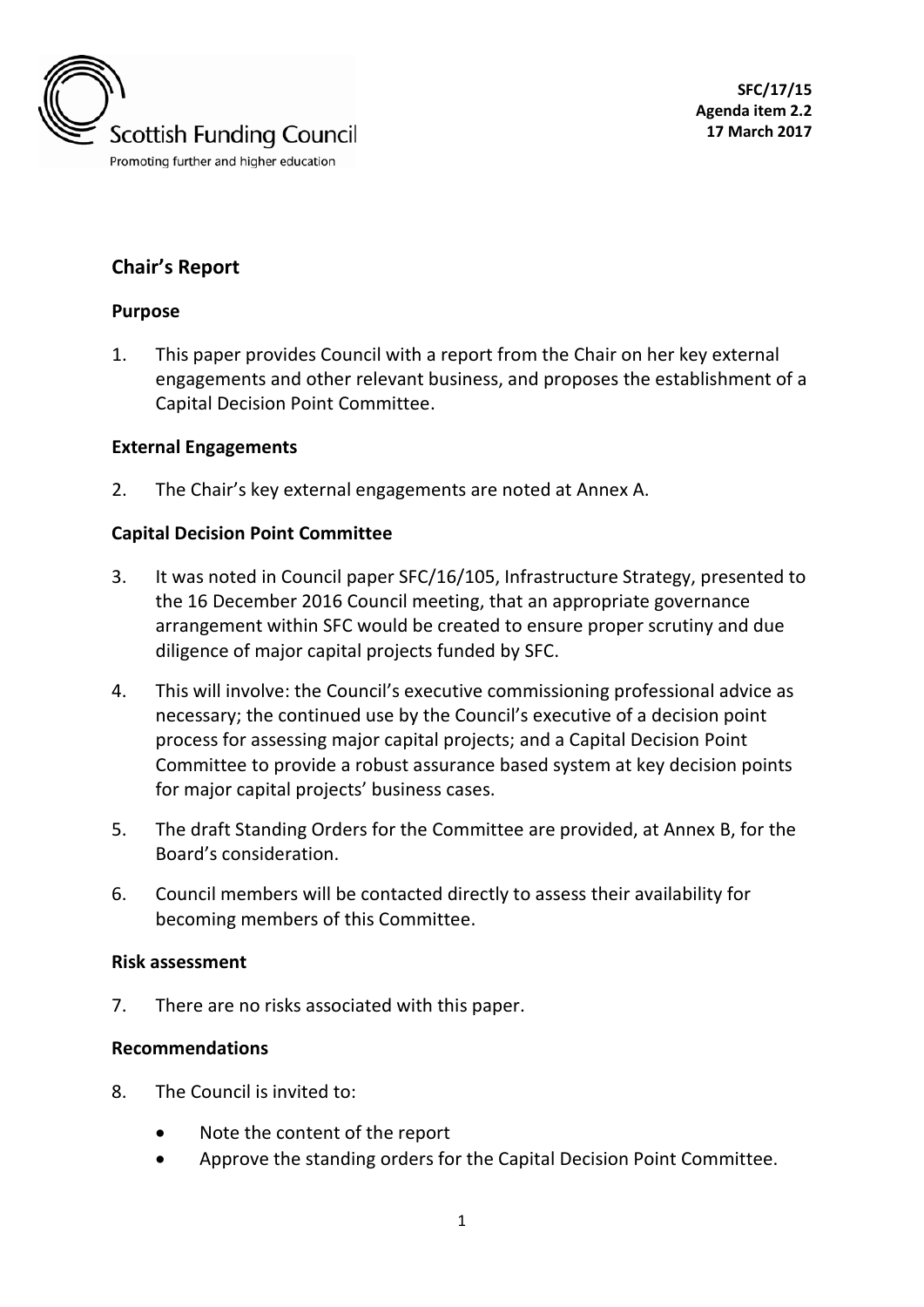## **Financial implications**

9. There are no direct financial implications associated with this paper.

# **Publication**

10. This paper will be published on the Council's website.

# **Further information**

11. Contact: Alice Brown, Chair (email: [abrown@sfc.ac.uk\)](mailto:abrown@sfc.ac.uk).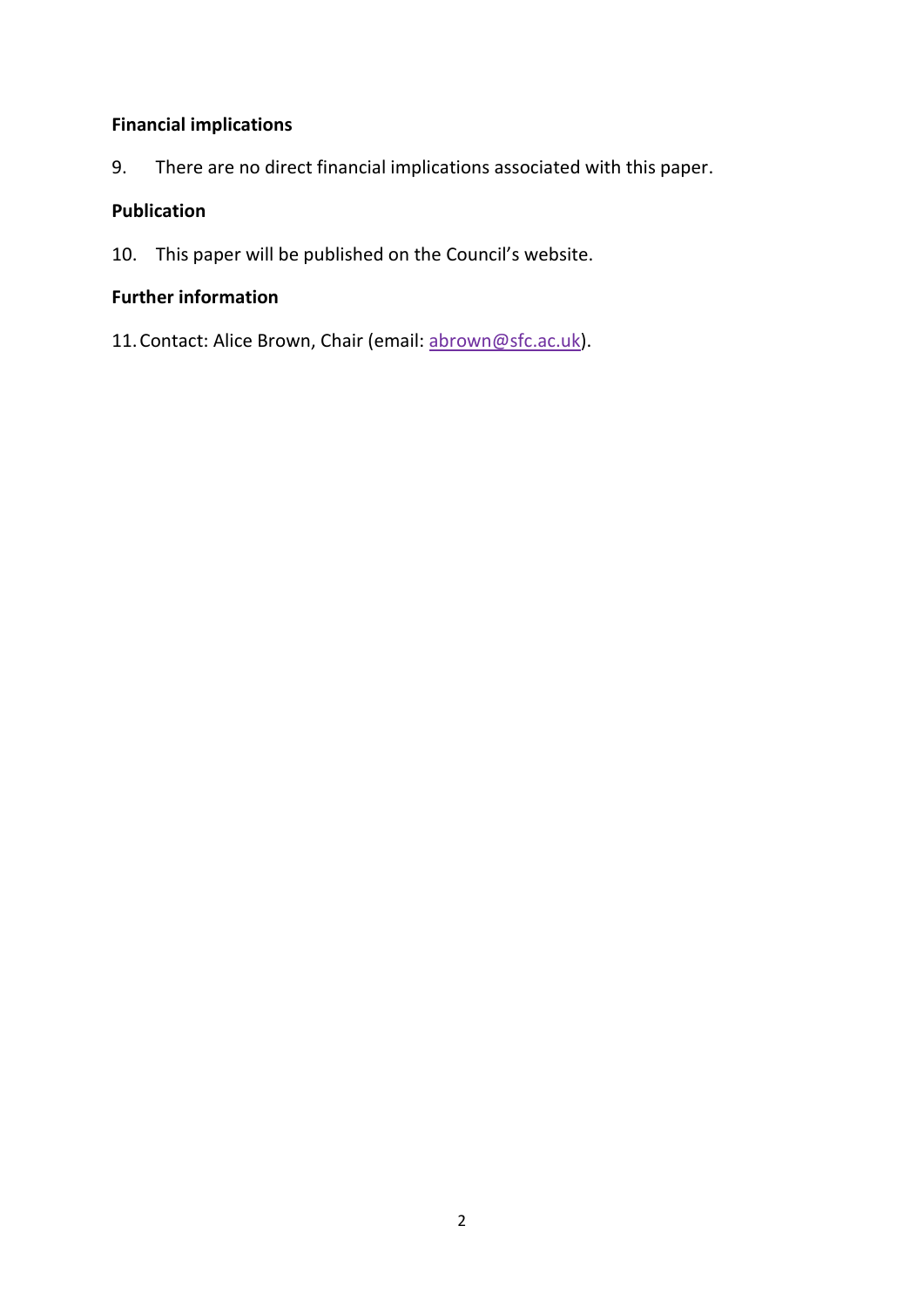# **Chair's key external engagements**

# **Meeting with Paul Johnston, Director-General Learning and Justice, Scottish Government, 6 February**

The meeting provided an opportunity to update the Director General on recent developments and to discuss a number of issues including the Spending Review and the Enterprise and Skills Review.

# **Meeting with Dr Jennifer Barnes, 16 February**

Together with Dr Stuart Fancey, met with Dr Jennifer Barnes from Saxton Bampfylde. She was involved in the appointment of the new Chief Executive of UKRI and we discussed the recruitment of new Board members of the organisation.

# **Scottish Knowledge Exchange Awards, 21 February**

Provided the Closing Speech at this event organised by Interface and held at RBS's premises at Gogarburn. The event was very well attended with over 300 delegates people including those from universities and business/industry. The Awards showcased the support provided by Interface and the range of excellent initiatives that have resulted. It is the intention to increase the focus on the participation by colleges in future years.

### **Meeting with William Duncan, Chief Executive, RSE, 22 February**

Dr Duncan will be retiring from his post as Chief Executive in May this year and he updated me on recruitment of his successor and other RSE matters.

### **Ministerial Review Group meeting, 23 February**

Cabinet Secretary, Keith Brown, chaired the meeting. Updates on the progress on the different workstreams of the Review were provided. The meeting also provided an opportunity to discuss the paper written by Professor Lorne Crerar on Governance. Professor Crerar prepared his paper following discussions with members of the Governance Workstream and with others. The Cabinet Secretary asked for written responses to Professor Crerar's paper by 3 March.

# **Meeting with Alistair Sim, Chief Executive, Universities Scotland, 23 February**

The meeting provided an opportunity for a general update on issues of relevance to the university sector, including the Spending Review, Widening Access and the Enterprise and Skills Review.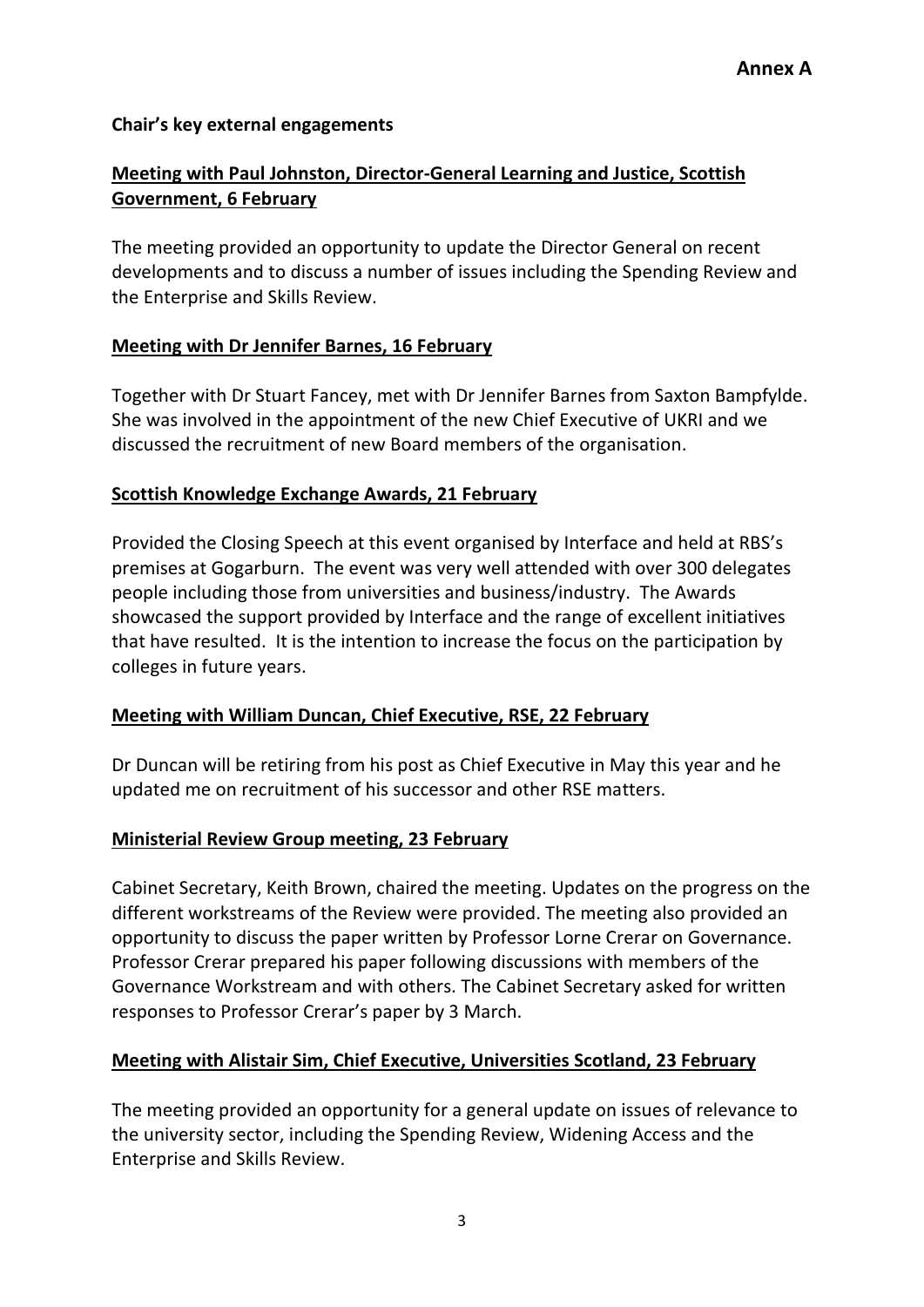### **Access and Inclusion Committee, 28 February**

Attended the Access and Inclusion Committee meeting and had the opportunity to meet with the new Commissioner for Widening Access, Professor Peter Scott, and to hear more about his approach to taking forward the widening access agenda.

# **RSE, Working Group on the Gender Pay Gap, 1 March**

Attended a meeting of this Working Group, chaired by Professor David Bell. The outcome of the discussions will inform the RSE's submission to the Scottish Parliament in response to their consultation on the Gender Pay Gap.

### **Strategic Dialogue Meeting, Heriot-Watt University, 6 March**

Together with Lorraine MacMillan and SFC colleagues, attended the SDM at Heriot-Watt University. The Principal and Chair of Court attended the meeting together with other senior members of staff at the University. In addition to Governance and Sustainability issues, the topics covered included Innovation, Business and Enterprise and Graduate Level Apprentices and FE Engagement. Our meeting coincided with a recent announcement that the University would have to adjust its financial forecasts over the next two years. They have set a savings target of 6% of income, approximately £14m. To achieve the savings they have opened an enhanced Voluntary Redundancy Scheme, and plan other operational savings.

### **Meeting with Janet Archer, Chief Executive of Creative Scotland, 6 March**

The meeting provided an opportunity to discuss the Scottish Creative Industries Partnership's Shared Plan and ways in which the SFC and CS can continue to work collaboratively.

# **Robert Gordon University, International Women's Day event, 7/8 March**

Provided the keynote address to mark the University's celebrations of International Women's Day and also the launch of their exhibition and publication of the third in their series of 'Celebrating Women at RGU' brochures. The event was well attended and the audience included the Principal and staff and students. The event received very positive feedback.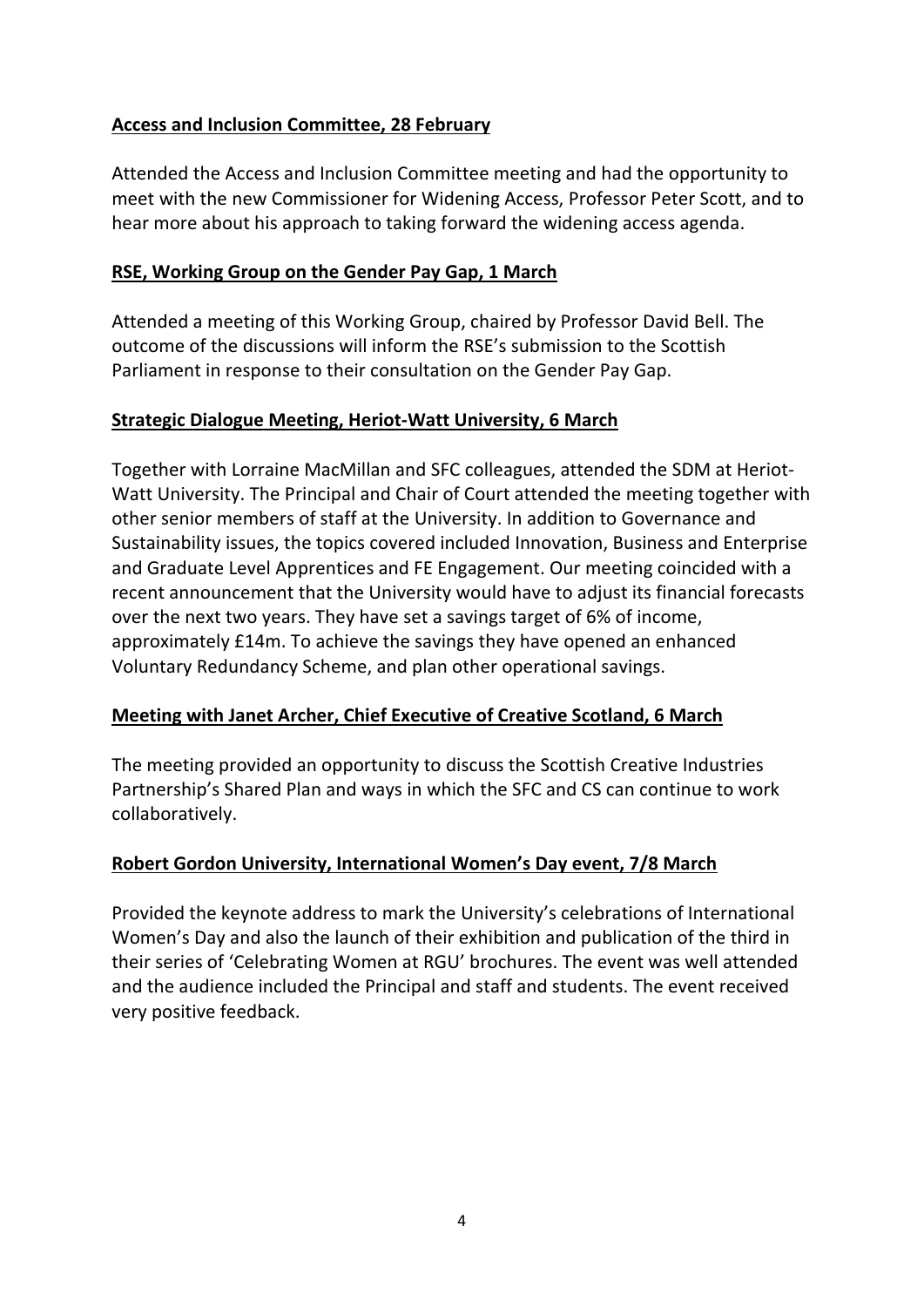# **Forthcoming Meetings:**

13 March – Meeting of Panel regarding the Scottish Government's appointment of Chair of SQA

13 March – Meeting of Working Group of the RSE looking at Nomination of Young Candidates for Fellowship

15 March - Meeting of Panel regarding the Scottish Government's appointment of Chair of Forth Valley College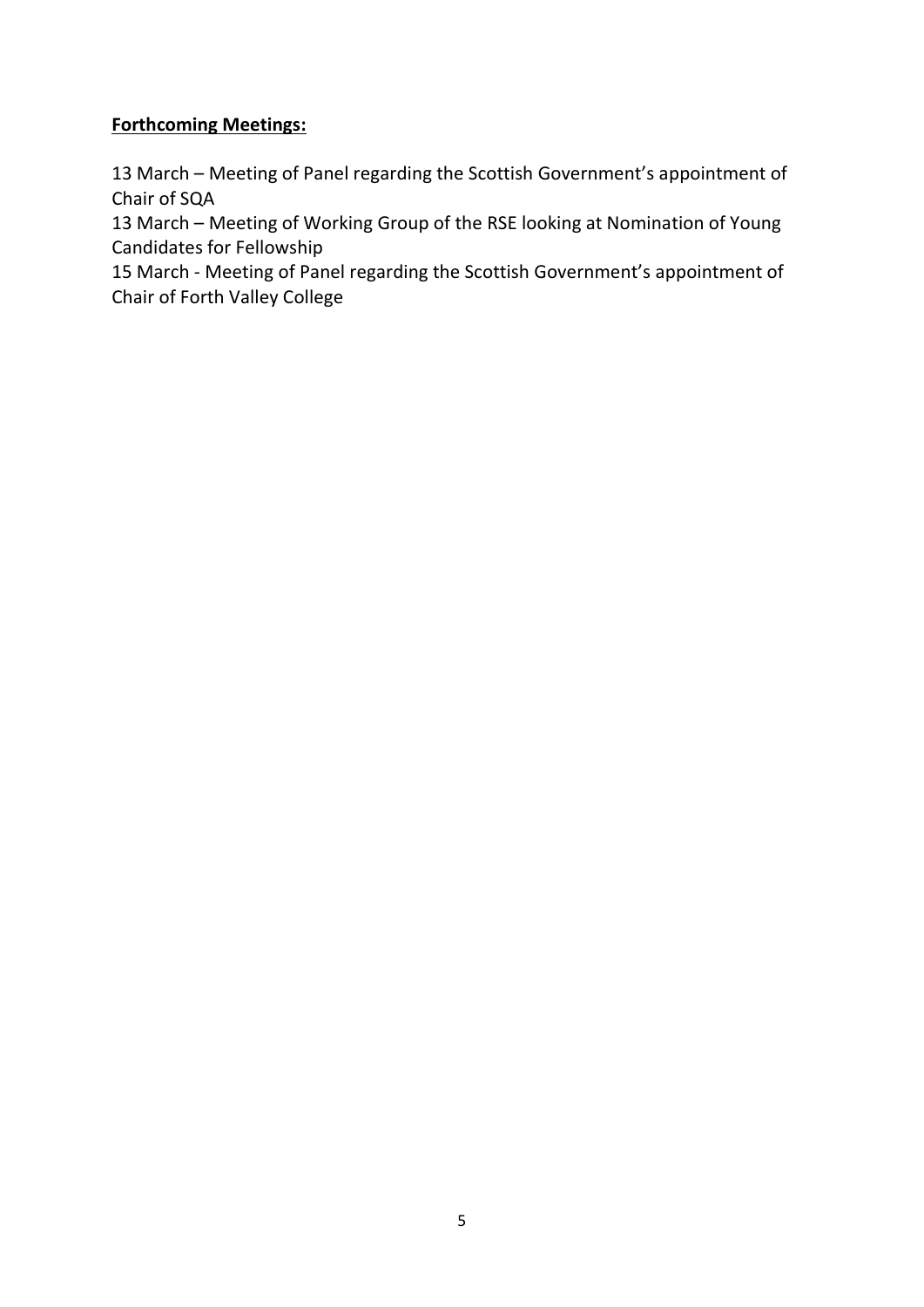# **Standing Orders for the Capital Decision Point Committee**

#### **Legislation and background**

- 1. The Further and Higher Education (Scotland) Act 2005 established the Scottish Further and Higher Education Funding Council. Schedule 1 of the Act makes provision for certain administrative and other matters with respect to the Council, including the establishment of committees.
- 2. Schedule 1 states that:
	- The Council may establish committees for any purposes relating to its functions [section 13]
	- The Council is to determine the composition of its committees, the terms and conditions of committee membership, and the procedure (including any quorum) of its committees [section 14(1)]
	- Any of the committees of the Council may include persons who are not members of the Council [section 14(2)]
	- The Council is to pay to the members of its committees (whether or not they are also members of the Council) such allowances as the Scottish Ministers may determine [section 14(3)]
	- The Council is to keep under review the structure of its committees and the scope of the activities of each [section14 (4)].
- 3. Schedule 1 also states that the Council may authorise any of its committees to exercise such of its functions to such extent as it may determine [section 15(1)]. Delegated authority for each committee is contained in the remit for each committee as agreed by the Council.
- 4. At its meeting on 17 March 2017, the Council agreed to establish a Capital Decision Point Committee. The remit, membership, and standing orders were also approved by the Council at its meeting on 17 March 2017. The remit of the Committee is reviewed on an annual basis.

### **Committee membership - general**

- 5. As set out in the Council's Standing Orders, the membership of a committee will be determined by the Chair of the committee and the Chair of the Council.
- 6. Council committees must have Council representation. The Chair, who will be determined by the Council, will be a Council member. Other committee members who are not members of the Council will be referred to as "external members"; and the Scottish Government's guidelines for appointing members should be followed in their selection.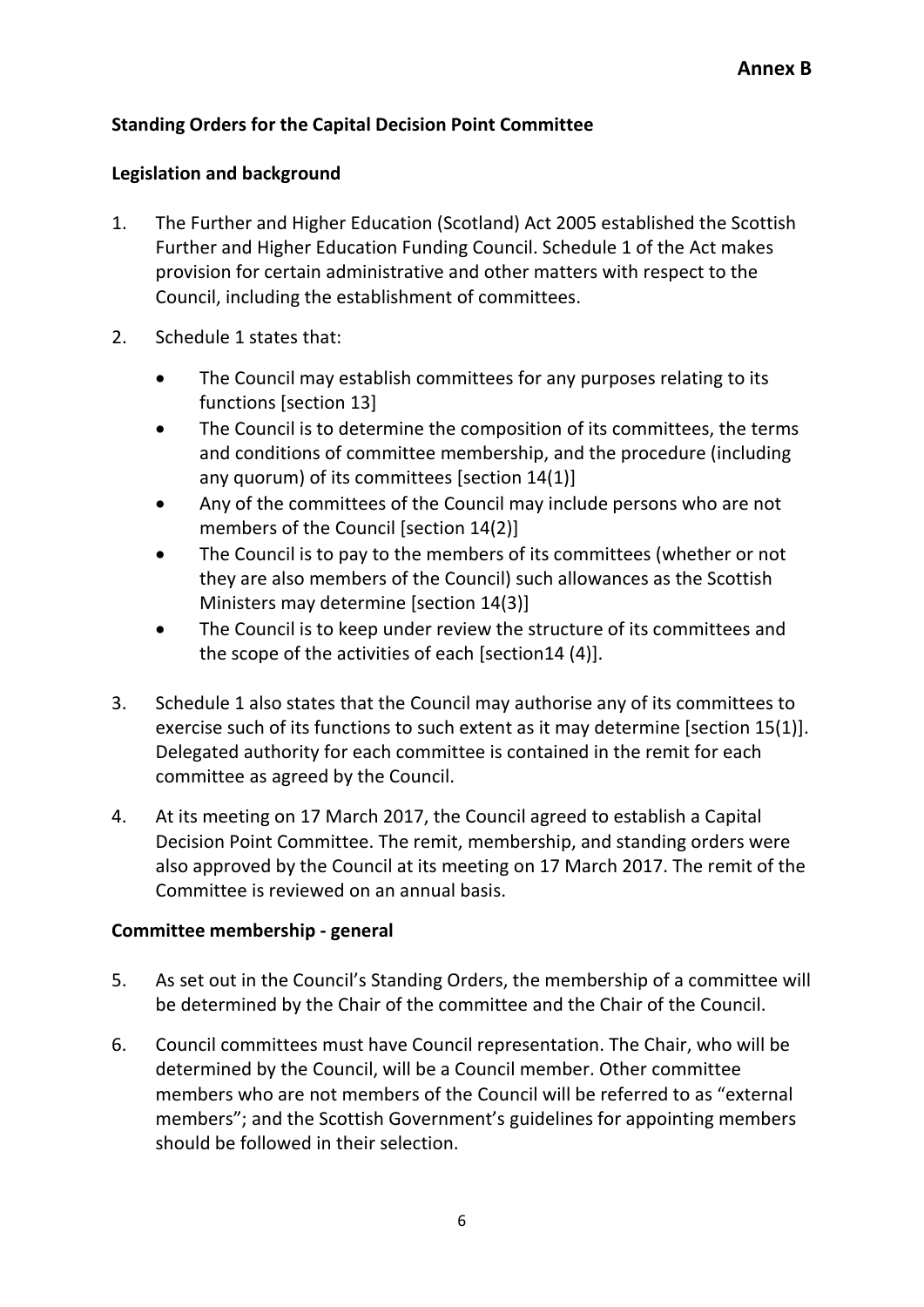- 7. The Chief Executive, although a member of the Council, will not normally be a member of any committee.
- 8. A Council member's term of office on a committee will run concurrently with their Council term of office. Each external member will be appointed initially for a period of three years, with the possibility of serving for a further period thereafter.
- 9. On the expiry of a period of appointment of an external member, that member may be invited to serve for a single further period not exceeding three years. Where appropriate, periods of reappointment will be staggered to ensure some continuity of membership.
- 10. An external member may, by giving notice in writing to the Chair of the committee, resign as a member of a committee. A Council member may, by giving notice in writing to the Chair of the Council, resign as a member of a committee.
- 11. If the Chair of the committee and the Chair of the Council are satisfied that a member's attendance at meetings has been unsatisfactory or that the member is otherwise unable or unfit to discharge the functions of a member, they may, by giving notice in writing to the member, remove that person from the committee.

### **Background to and remit of the Committee**

### *Background*

- 12. All capital projects should be the product of a business case in order to be considered for funding. The Council's Capital Projects: Decision Point Process guidance examines a project at critical stages in its procurement and delivery to provide an assurance that it is consistent with the agreed initial aims and it can progress successfully to the next stage.
- 13. The key stages in the decision point process are:
	- Decision Point review 0: strategic assessment
	- Decision Point review 1: business justification/outline business case
	- Decision Point review 2: procurement strategy/full business case
	- Decision Point review 3: pre-tender
	- Decision Point review 4: pre-contract/ pre-construction
	- Decision Point review 5: post-occupancy evaluation.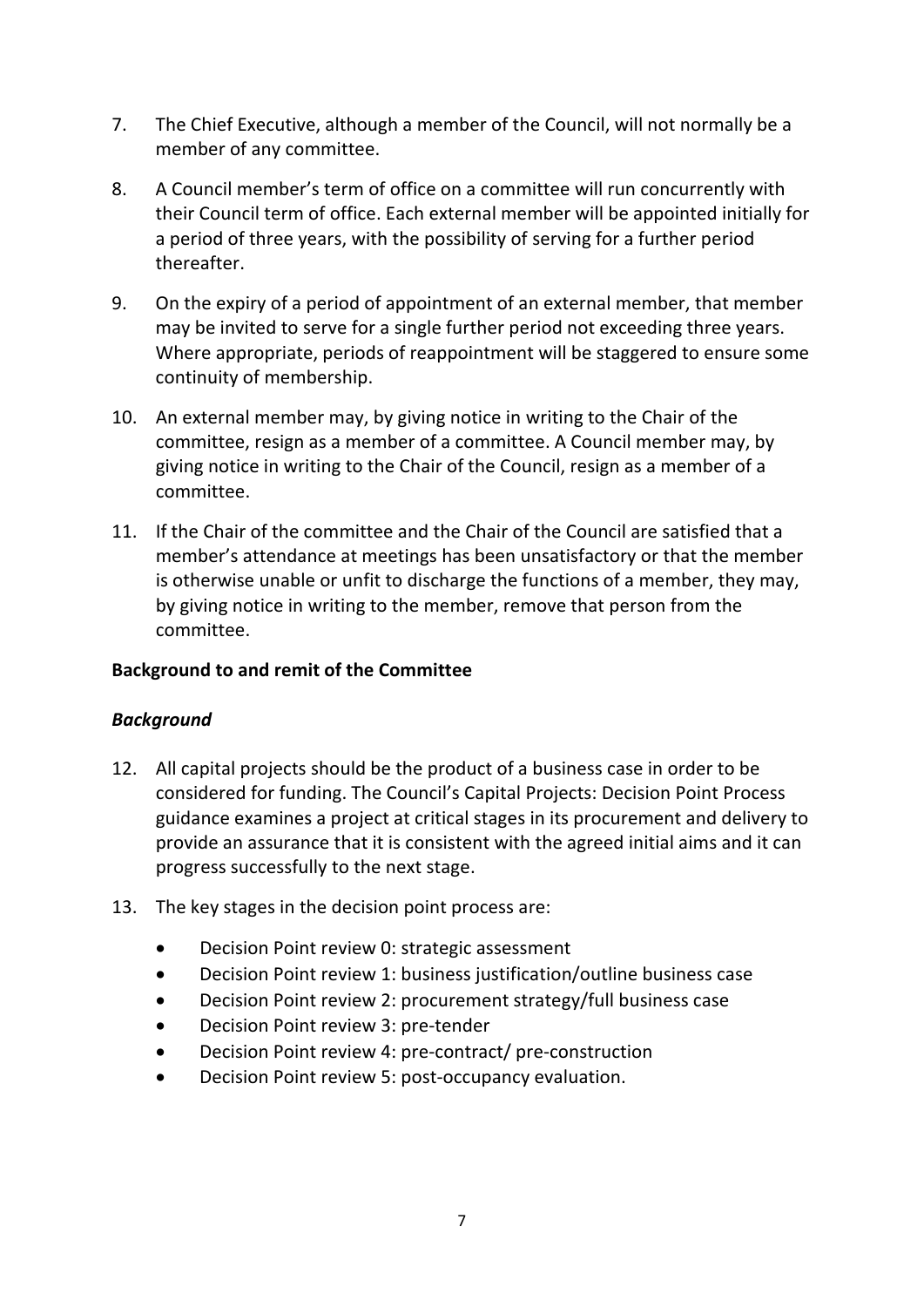- 14. The decision point process provides assurance that each project:
	- Is on target to meet the pre-agreed aims and objectives
	- Can successfully progress to the next stage of development or implementation
	- Remains within the cost, quality and budget parameters set
	- Represents value for money
	- Governance and resource arrangements are effective for its delivery.
- 15. For this purpose, major capital projects are defined as capital projects above £5 million.
- 16. The decision point process has been adopted for 2 major capital projects originally intended to be revenue-funded through the Scottish Government's non-profit distributing (NPD) model. As both these projects were intended to be NPD-funded, there is a Scottish Government requirement that they are scrutinized by the executives of both SFC and the Scottish Futures Trust (SFT), and that Scottish Ministers are provided with a recommendation from the Board of SFC that the project can progress to the next stage, for 2 key stages – Decision Point review 2 and Decision Point review 4. The other Decision Point review stages will be evaluated and approved by the executives of SFC and SFT.
- 17. There are other major capital projects at earlier stages of the process. The intention is for these projects to be scrutinized using the same Decision Point process, with SFC executive seeking technical advice and support as required, either from Scottish Futures Trust or other sources (including the Property Support Service).

### *Remit*

- 18. The Committee will meet as required in order to provide recommendations to the SFC Board at Decision Point review points 2 and 4 (or equivalents) for each major capital project progressing through the Decision Point review process.
- 19. For the 2 live projects originally intended to be revenue-funded, the Committee will provide assurance to the SFC Board that, at each of the two key Decision Point review stages (2 and 4), the executives of SFC and SFT have undertaken the necessary scrutiny and due diligence to satisfy themselves that the project can progress to the next Decision Point review stage.

# **Membership of the Committee**

20. The Chair of the Committee will be a non-executive member (but not the Chair) of the Council. There will be at least two other members, who may be external or non-executive members of the Council.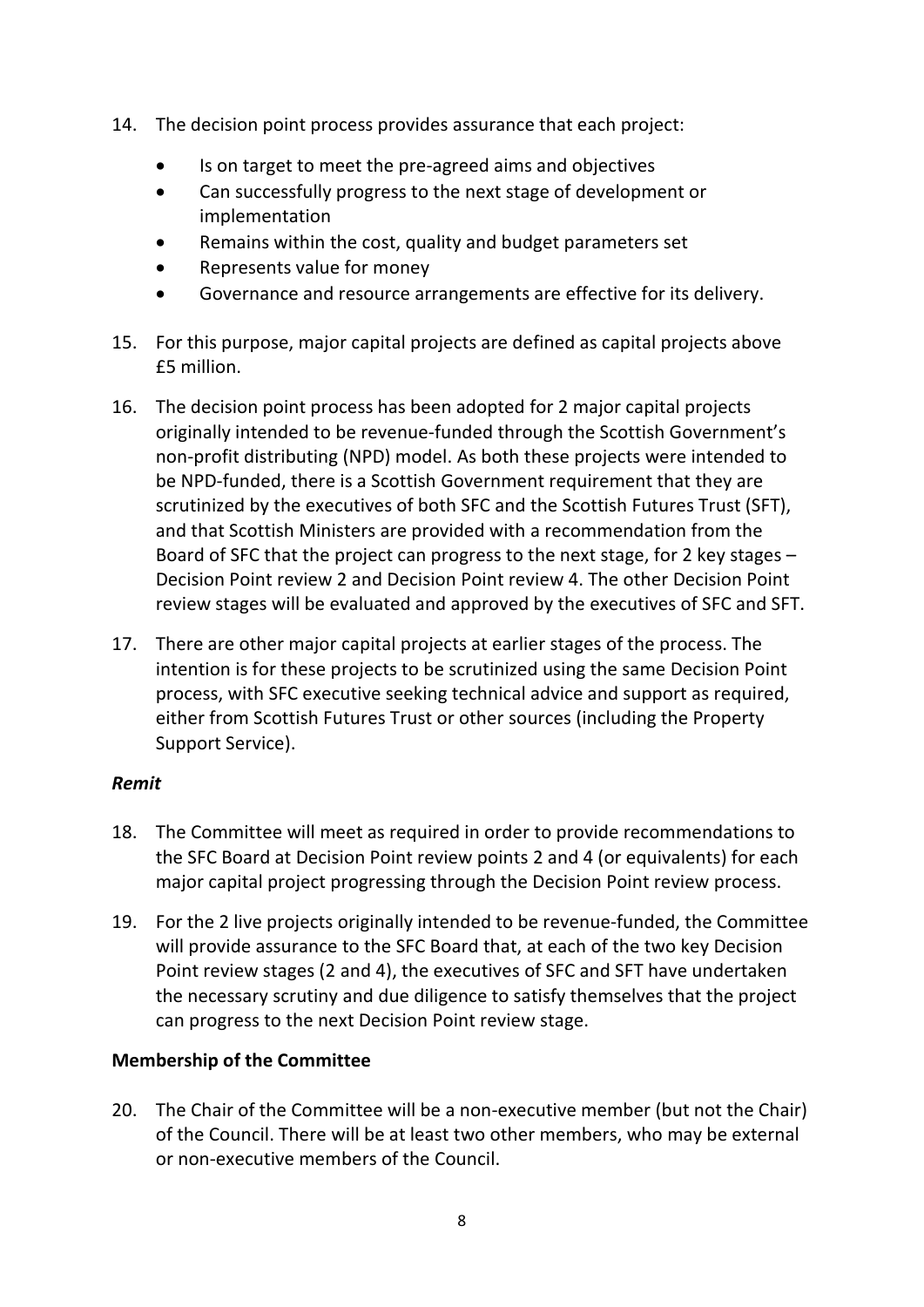- 21. The profile of the membership should include experience and expertise in the following fields:
	- Development of major infrastructure projects
	- Current knowledge of the college and/or university sectors.
- 22. There will also be regard to equalities issues in the membership composition.

#### **Proceedings of the Committee**

- 23. The validity of any proceedings of the Committee is not affected by a vacancy in membership or by any defect in the appointment of a member.
- 24. The secretariat function is provided by the lead group Research & Innovation Directorate.
- 25. The catering costs of the Committee are the responsibility of the lead group Research & Innovation Directorate. Fees and T&S expenses are the responsibility of the Secretariat branch.

#### **Quorum**

26. The quorum for a Committee meeting is two members.

#### **Role of the Chair in Committee meetings**

- 27. It is the role of the Chair to see that Committee business is conducted in an orderly fashion and to ensure that members obtain a fair hearing. Members wishing to speak shall do so through the Chair.
- 28. The Chair is also responsible for leading the meeting to reach decisions. The Committee will normally make decisions on the basis of agreement by consensus, but where the Chair believes it to be in the interest of the progress of a debate, or where it is proposed and seconded by two members present, the Clerk may be asked to count and record a vote by a show of hands.
- 29. As set out in the Council's Scheme of Delegation, generally committees are expected to take matters as far as appropriate before making recommendations to the Council. The Chair of the Committee will normally have responsibility for judging when it is appropriate to make recommendations to Council: where items are routine, they will stay with the Committee until the final stage of decision-making; and where items are novel, unusual or potentially contentious, proposals should be considered by Council at an earlier stage.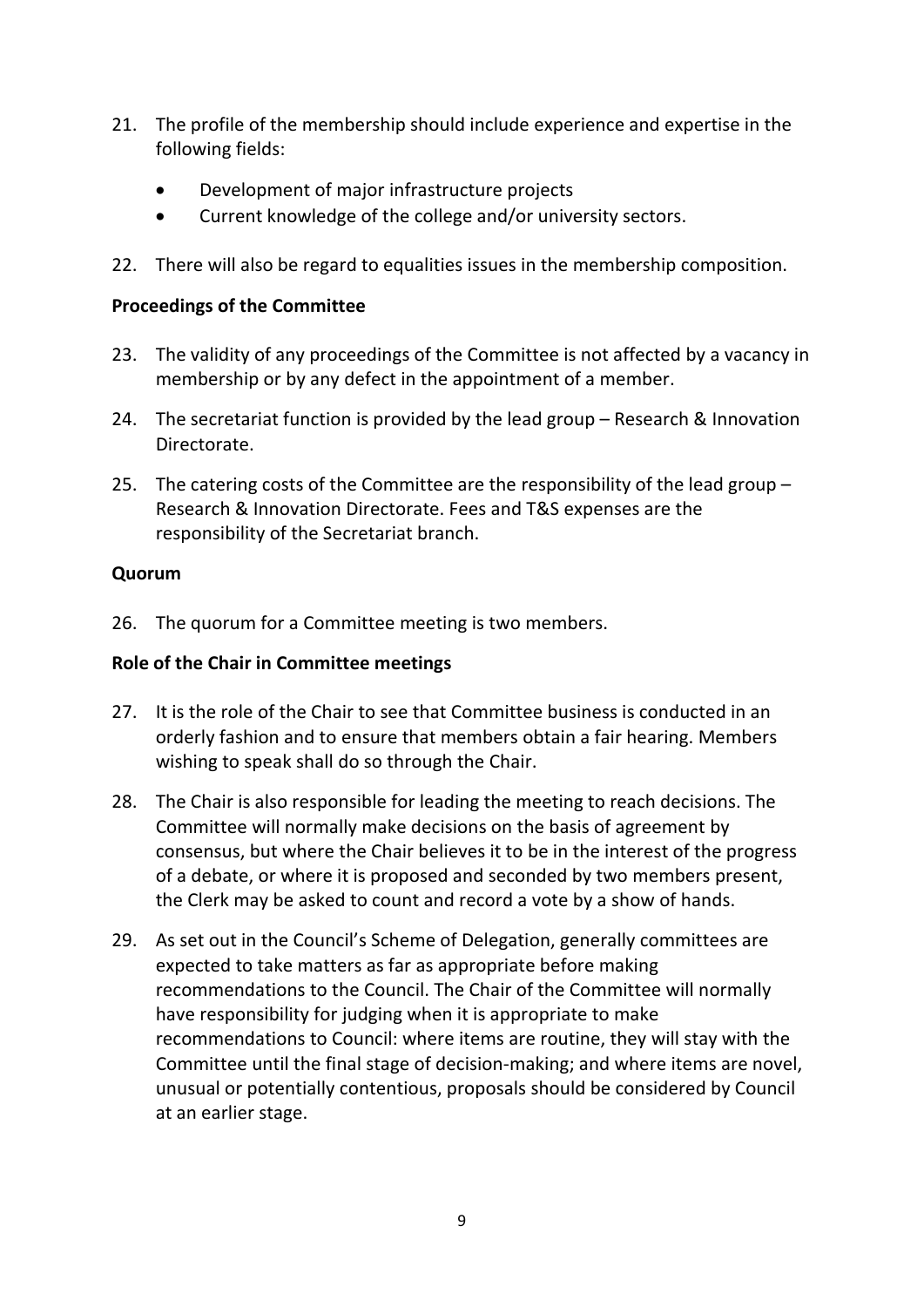# **Collective responsibility**

30. Committee members should be encouraged to express any differing views within the Committee's internal decision-making process. In the event that a member has a reservation regarding a particular decision, they may ask for their dissent to be formally recorded in the minute. Once a decision has been reached, all members should support it.

## **Nomination of a Vice-Chair**

31. The Chair may nominate a Vice-Chair to act as deputy in the absence of the Chair at Committee meetings. This nomination will be subject to the approval of the Committee.

# **Clerk to the Committee**

32. The Clerk to the Committee will advise the Chair on the conduct of Committee business and agenda planning. The Clerk will also advise Committee members on formal matters relating to the Committee.

### **Conflict of interest**

- 33. All external members are required to complete a register of interests on appointment (Council members complete this form on appointment to the Council) and must notify the Clerk when any changes to this need to be made. Members' registers of interests will be made publicly available on the Scottish Funding Council website.
- 34. If any member has, or could be perceived to have, an interest in a matter that is being considered by the Committee, then it is their duty to declare that interest at the start of the meeting or as soon as they become aware of it, whether or not that interest has already been recorded in their register of interests. This declaration will be recorded in the minutes by the Clerk. The member must decide, taking advice from the Chair, whether they should:
	- Remain in the meeting and participate fully
	- Remain in the meeting but make no contribution
	- Withdraw from the meeting for the discussion of, and any decision on, the relevant item.
- 35. The Chair may, in any event, ask a member to leave the meeting if s/he thinks it is appropriate.
- 36. Whilst individual members have a responsibility to consider their position with regard to conflict of interest, prior to the meeting the Clerk will consider the agenda in the context of the register of members' interests and advise the Chair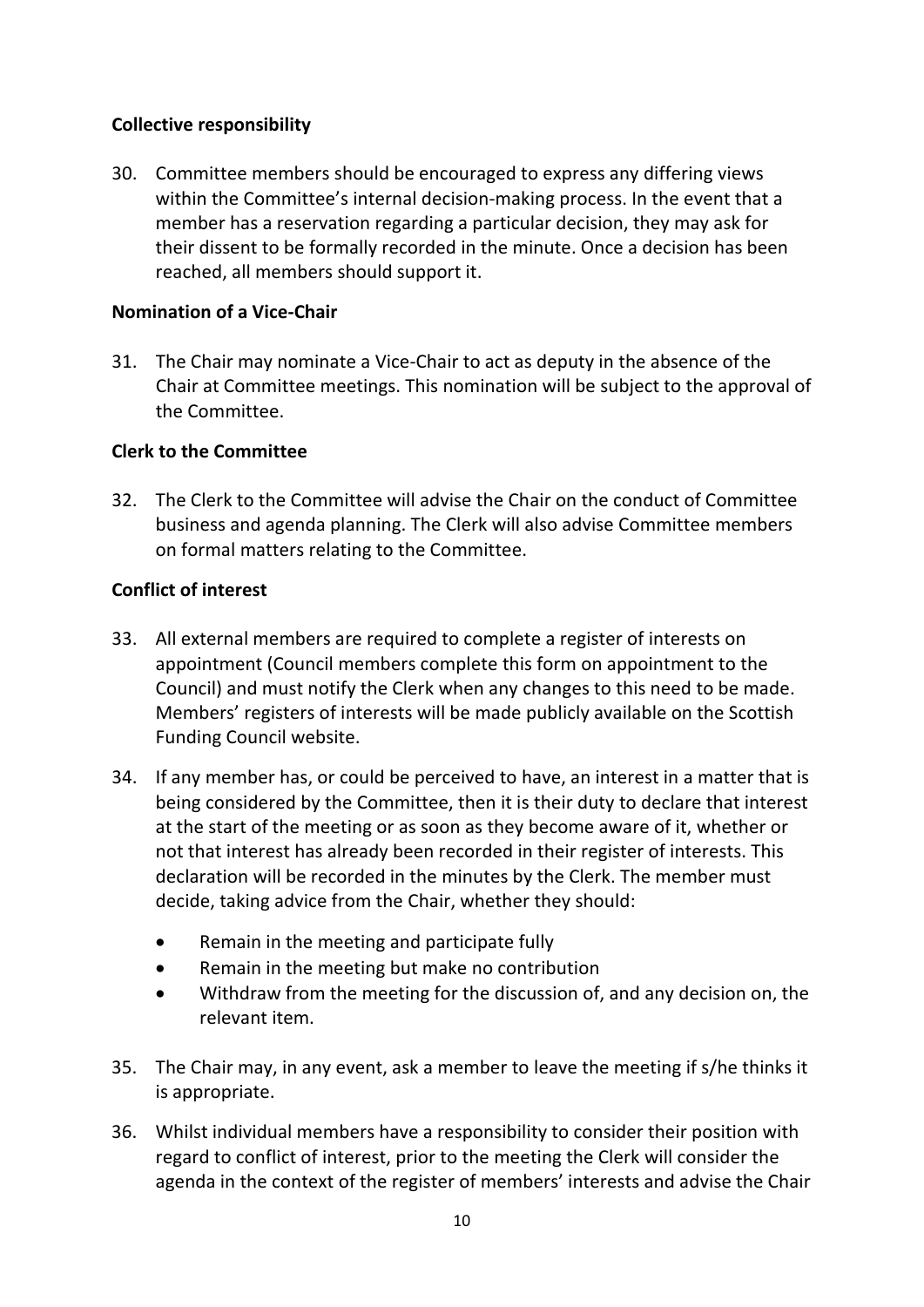accordingly.

### **Attendance at meetings**

- 37. Meetings will be attended by members of the Research & Innovation Directorate as appropriate.
- 38. In addition, other members of staff of the Council's executive may attend meetings as required for agenda items for which they are presenting information, to be available to respond to questions on matters arising from papers, to hear the debate where the Committee's discussion will inform their work, or as part of their on-going professional development.
- 39. Attendees may have a role in introducing papers, providing clarification, and contributing to discussions, but may not take part in Committee decisions.
- 40. As set out in the legislation, a representative of the Scottish Ministers is entitled to participate in any deliberations (but not in decisions) of any committee of the Council [section 16 of Schedule 1].

### **Observers**

- 41. Any member of the Council has the right to attend Committee meetings as an observer by agreement with the Chair.
- 42. External observers may be invited to attend Committee meetings. External observers invited to be in regular attendance will receive copies of all papers.
- 43. Observers may, with the permission of the Chair, speak and contribute to discussions, but may not take part in Committee decisions.

# **Timing of meetings**

# *Scheduled (or ordinary) meetings*

- 44. The Committee will meet when required to consider specific business cases in accordance with the Remit section above.
- 45. The schedule of meetings for each year will be agreed by the Committee in the previous year, following consultation with the Chair by the Clerk and taking into account the dates of Council meetings.

### *Extra (or special) meetings*

46. The Chair may convene additional meetings as s/he deems necessary.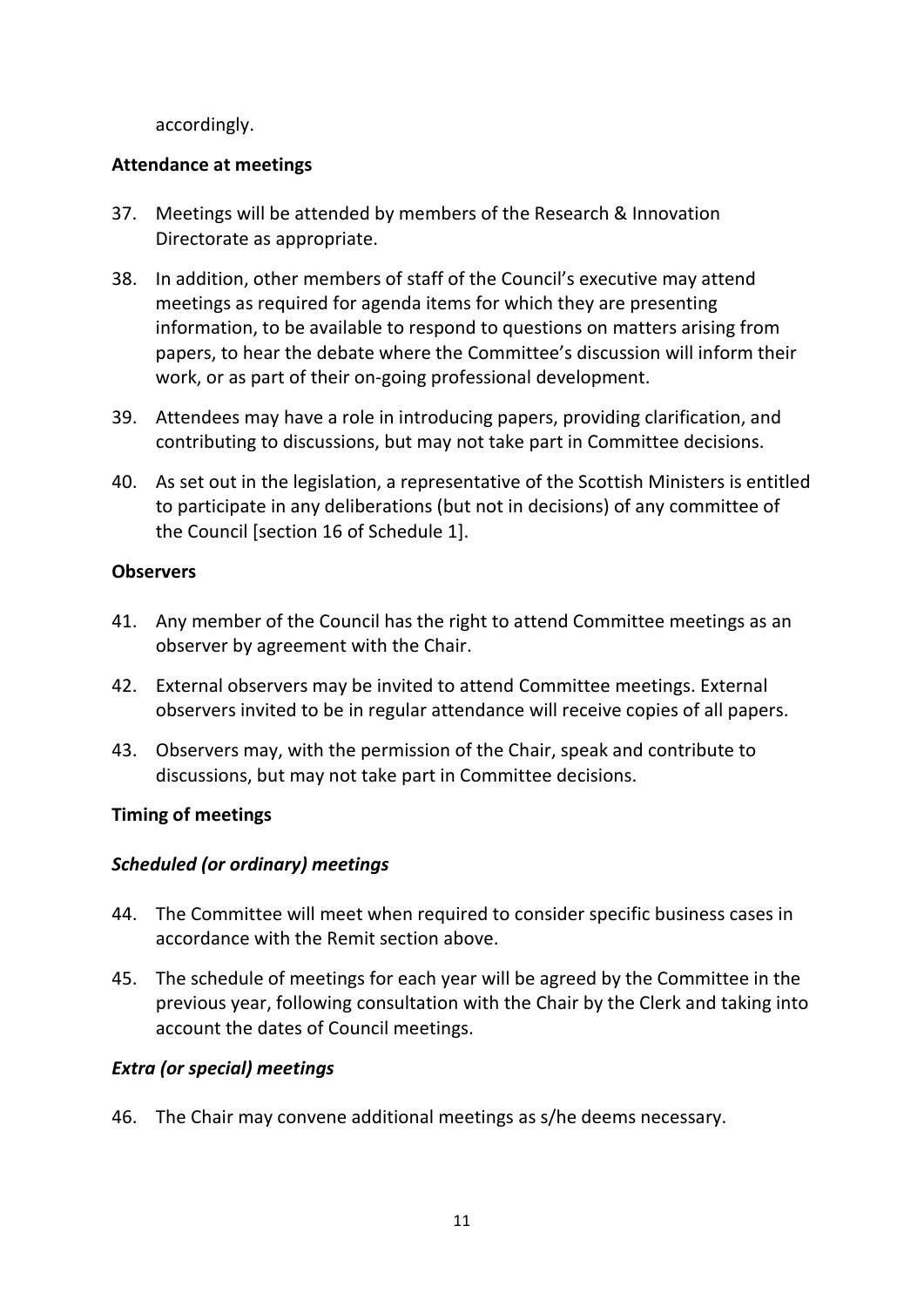### **Agenda and papers**

#### *Agenda items*

- 47. Any member can, by contacting the Clerk to the Committee, suggest items of business. The agenda and designation of business will be decided by the Chair.
- 48. Items for endorsement or for noting will be starred (\*) on the agenda and the Chair will ask at the start of the meeting whether members wish to discuss any of the starred items. (Members should notify the Clerk to the Committee of this wish in advance of the meeting.) Unless members specifically ask to discuss these items, the Chair will assume that they have been endorsed or noted.

#### *Distribution of agenda and papers*

49. The agenda of business and accompanying papers will normally be distributed no later than one week before a scheduled meeting of the Committee.

#### **Freedom of Information**

#### *Publishing papers*

50. Committee agendas will be published on the Council's website. Disclosable papers will be made available on request.

#### *Disclosure status*

51. In some cases, particular documents maybe subject to disclosure exemptions under the terms of the Freedom of Information (Scotland) Act 2002. Where this applies, the particular exemption(s) will be stated.

### **Approval of minutes of Committee meeting**

52. Minutes of a Committee meeting will be submitted to the Chair for preliminary approval, and thereafter to the subsequent meeting of the Committee for formal approval.

#### **Reporting to the Council**

- 53. The minutes of each Committee meeting will be reported to the Council at the next scheduled Council meeting for noting – whether they have been confirmed or are unconfirmed but approved by the Chair.
- 54. At each Council meeting there will be the opportunity for the Chair to raise orally matters that s/he thinks the Council needs to be aware of.